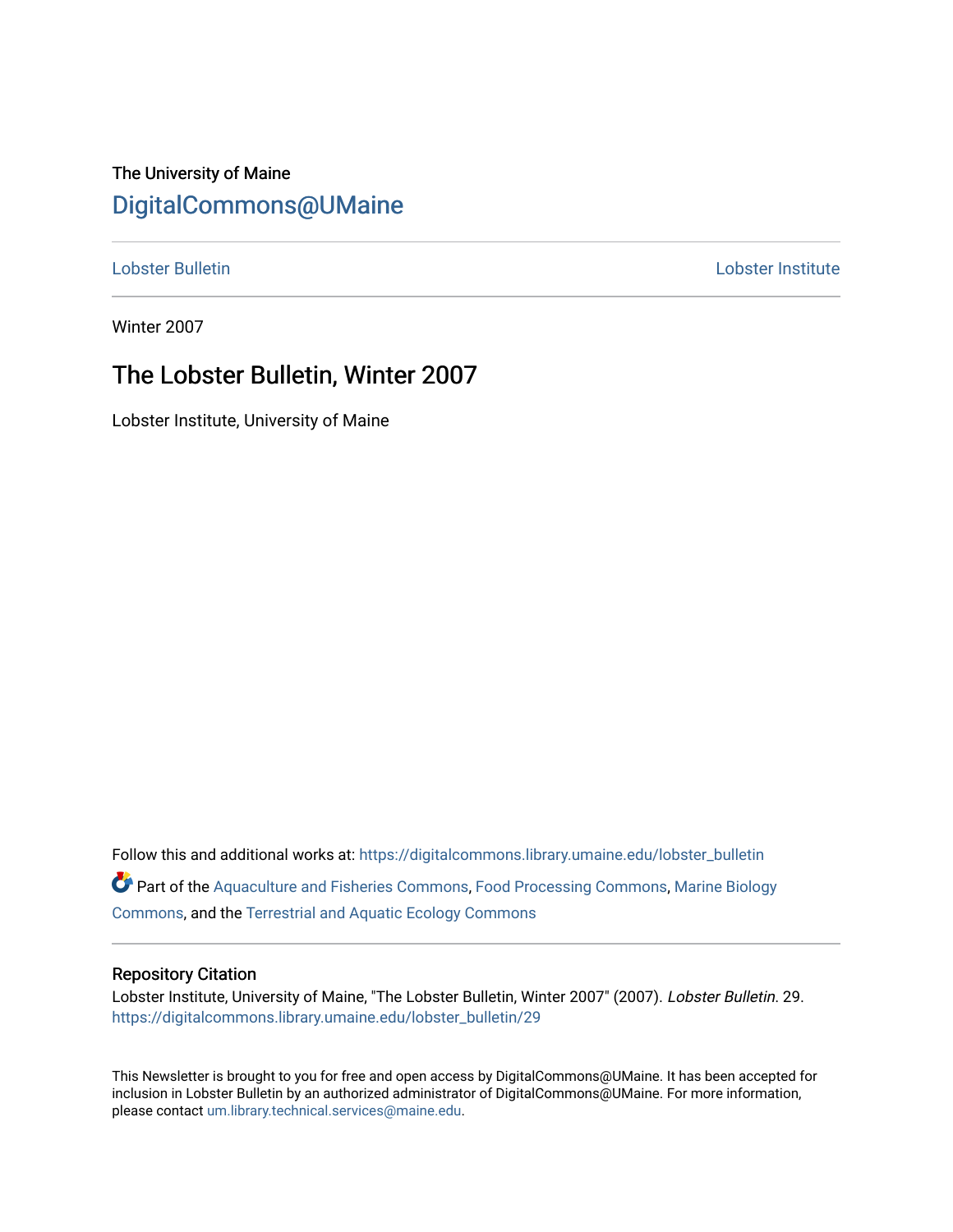

### **Winter 2007**

*"News, research updates, and information on lobsters and the lobster industry."* **THE HELENE & FRANK CROHN LOBSTER BULLETIN Published by the Lobster Institute "Protecting and conserving the lobster resource, and enhancing lobstering as an industry…and a way of life."** 

### **Helene & Frank Crohn Endow the Lobster Bulletin**

Helene & Frank Crohn have generously provided a gift to endow the printing of the *Lobster Bulletin*. "The *Lobster Bulletin* has been published since the Lobster Institute's inception in 1987," said Dr. Bob Bayer, executive director of the Institute. "Now thanks to Helene & Frank's support, we can ensure that the *Bulletin* will remain a resource for the lobster industry for many, many years." According to Bayer, the publication will be renamed the *Helene & Frank Crohn Lobster Bulletin* in recognition of the Crohn's generosity. The Crohn's, now retired, reside in Rhinebeck, New York. They have summered in Perry, Maine for many years. After a successful career in insurance, Frank operated the former Eastport Lobster & Fish Company and The Lobster Crate restaurant. Frank was influential in connecting the Lobster Institute with his alma mater, Purdue University, for collaborative research on soy-based lobster bait. **a** 

# **2007 Canadian/U.S. 2007 Canadian/U.S.** 2007 Canadian/U.S. 2008

The Lobster Institute will host its fourth Canadian/U.S. Lobstermen's Town Meeting on Friday, April 13 in St. John, New Brunswick. The focus of the 2007 meeting will be on the economics and socio-economic impacts of the lobster fishery. This event brings together lobstermen from Long Island Sound through Newfoundland to talk about their common resource and the industry as a whole. After a brief panel discussion, the event will proceed with its usual "town meeting" format, where lobstermen will be asked to share their thoughts, observations, and theories in a truly regional dialogue. The meeting is again generously sponsored by Darden Restaurants – parent company to Red Lobster, Olive Garden, Smokey Bones, and Bahama Breeze. For more information and registration materials, call Jean Day at the Lobster Institute, at 207-581-1443, or go to the Institute's Web site at [www.lobsterinstitute.org.](http://www.lobsterinstitute.org/)  $\bullet$ 

*A continuing "did you know" series featuring historical highlights of Lobster Institute research and accomplishments.* 



### **Twenty Years of Service**

 Did you know that the Lobster Institute has been serving the lobster industry for twenty years? This year, 2007, marks the twentieth anniversary of the Lobster Institute. Check the "Research Report" on page 2 for highlights of research – and page 4 for a timeline of milestones for our first five years (1987-1991). We will feature five years worth of highlights in each *Lobster Bulletin* throughout the year.

Check out our fabulous<br>20<sup>th</sup> Anniversary Raffle – with 20 great prizes! Win Red Sox vs. Yankee tickets, gift certificates valued from \$25 - \$150, and much more! Details are on our Web site at [www.lobsterinstitute.org.](http://www.lobsterinstitute.org/) Click on "Institute".

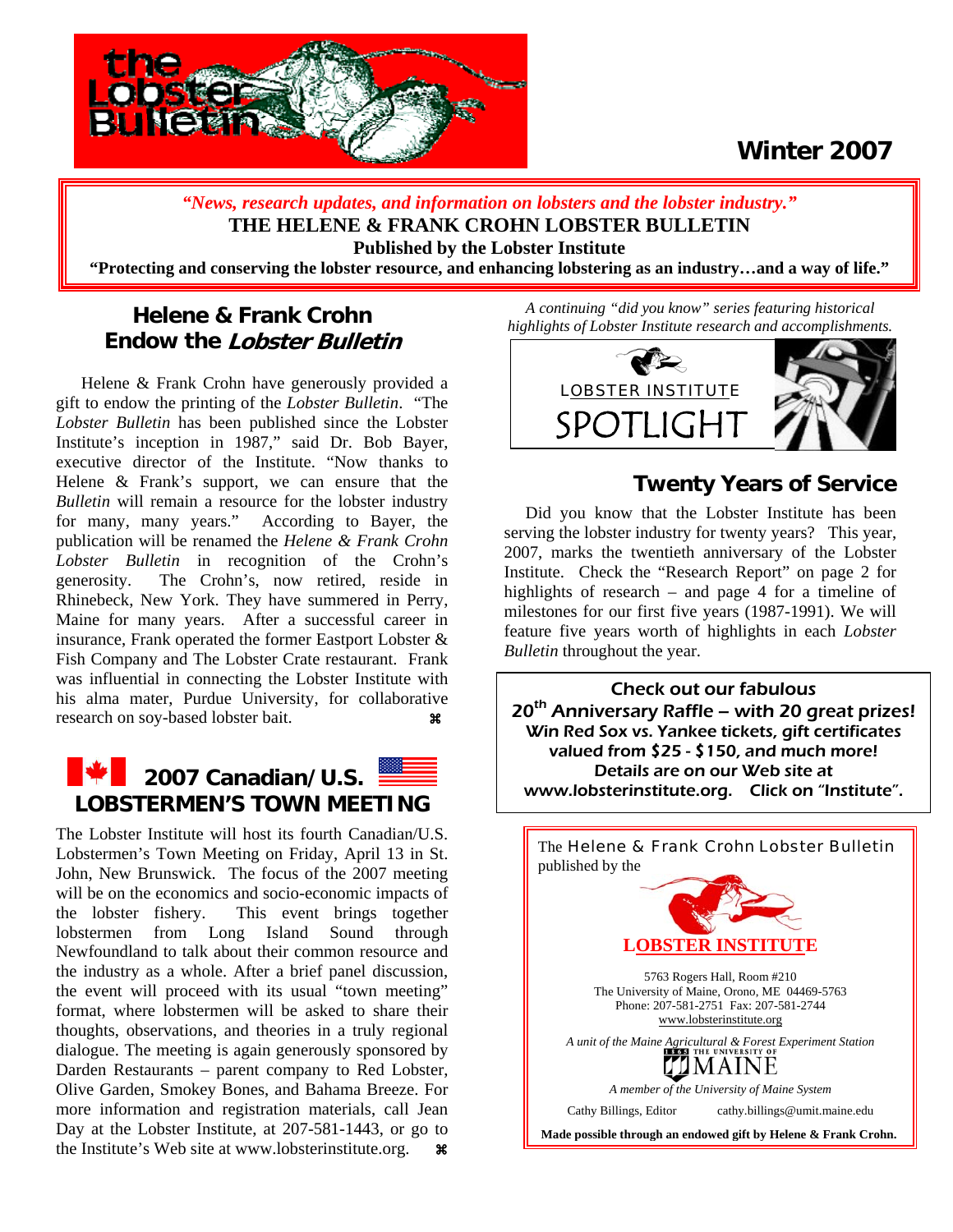#### **2006 Friends of the Lobster Institute**  *Annual donors and sponsors who generously supported the work of the Lobster Institute in calendar year 2006.*

#### **INDUSTRY**

**\*\*Benefactors \$10,000+\*\*** Darden Restaurants

#### **\*\*Partners \$5,000 - \$9,999\*\***

Riverdale Mills - James M. Knott, Sr.

#### **\*\*Supporters \$1,000 - \$4,999\*\***

Farm Credit of Maine, ACA Maine Import Export Lobster Dealers Assn. Maine Lobster Pound Assn. Mass Lobstermen's Assn. Southern Maine Lobstermen's Assn. Union Trust Company

#### **\*\*Associates \$500 - \$999\*\***

DiMillo's Floating Restaurant Maine Salt Co. Smithwick & Mariners Insurance

#### **\*\*Friends \$100 - \$499\*\***

Atlantic Offshore Lobstermen's Assn. Barnacle Billy's Inc. Bell Power Systems, Inc. Bruce W. Fernald Inc. Bruce Heanssler Lobster Co. City Fish Market Colwell Brothers Inc. Conary Cove Lobster Co. CT Commercial Lobstermen's Assn. Cranberry Isles Fishermen's co-op Downeast Lobstermen's Assn. East Coast Seafood Eastern Fishermen's Federation Fishermen's Market Intl. Frank & Brina Sands Foundation Grand Manan Fishermen's Assn. Hamilton Marine Jesse's Marine, LLC Lobster Products, Inc. Logtek – Paul Fitzgerald Maine Lobster Promotion Council Maine Lobstermen's Assn. Marcella Brothers Inc. New Harbor Co-op Palombo Fish Corp Plante's Lobster Escape Vents R.B. Allen Associates – Richard Allen Seaview Lobster Co Sorrento Lobster & Fish South Bristol Fisherman's Co-op South Shore Lobster Fishermen's Assn. Spruce Head Fishermen's Co-op

Swan's Island Fisherman's Co-op Trenton Bridge Lobster Pound Warren's Lobster House William Atwood Lobster Co.

#### **\*\*Others\*\***

Aquatecnics, LLC/ Coquille Catering Atlantic Lobster Systems D.J. King Lobster Co. E. Cutler Co. Fundy Lobster J & J Lobster Sea View Lobster Corp.

#### **INDIVIDUALS**

**\*\* "Blue Lobster" League \$10,000+\*\* --** 

**\*\*Blackmore Federation \$5,000 - \$9,999\*\* --** 

**\*\*Highliner Club \$1,000 - \$4,999\*\*** 

George Williams

**\*\*Heritage Guild \$500 - \$999\*\*** 

Cathy Billings James Halkett Jack Merrill



H Craig Avery Robert Bayer Ed & Mary Blackmore Susan Bruce Sarah E. Cogan Frank & Helene Crohn Carolyn Eason Frank Fassett Paul & Paula Graller Judy & Rodney Hanscom John Heyer Herbert & Pat Hodgkins Jim & Sherrie Kite Roland & Sharyn Leach Alvin McNeilly Dr. Ray Nichols John & Coreen Nocolai John & Gail Reeves Lori Wilson Richter

David Sullivan Paul Ward

#### **\*\*Associates \$50 - \$99\*\***

Tom & Linda Archambault John & Margaret Bennett Lorie & Scott Dorrance A. Michael Faulkingham (Georgette Corp.) Stephen & Joanne Greer Arthur Glowka Samuel Hill Mary & Tom Kemper Woodbury & Judy Post David Riddle James Roberts Dr. Sandra Shumway John & Marian White T. Wister Brown

#### **\*\*Friends \$25 - \$49\*\***

Renee Allen Robert & Alice Cantrall Harry Carpenter A.D. Freedland Deirdre Grammas Robert & Alice Hawes David & Betty Heanssler Michael Hogan Roger Lee John & Patricia Marsh Caroline Mechem Virginia & Kevin Moody John E. Sylvester, Jr. Tyler H. Thompson Jonathan & Wendy Townsend David & Roberta Townsend James Tweedie Thomas Yazwinski

#### **\*\*Others\*\***

Thomas Boerger Patricia Cyphers Leslie Peterson



#### **GRANTMAKERS**

Maine Marine Research Fund Northeast Consortium

If we inadvertently left someone off this list, or printed any name incorrectly, we apologize. Please notify us so that we may post a correction.





Check out the Lobster Institute website at [www.lobsterinstitute.org,](http://www.lobsterinstitute.org/) providing the definitive site for lobster information …… with nearly 200 links.

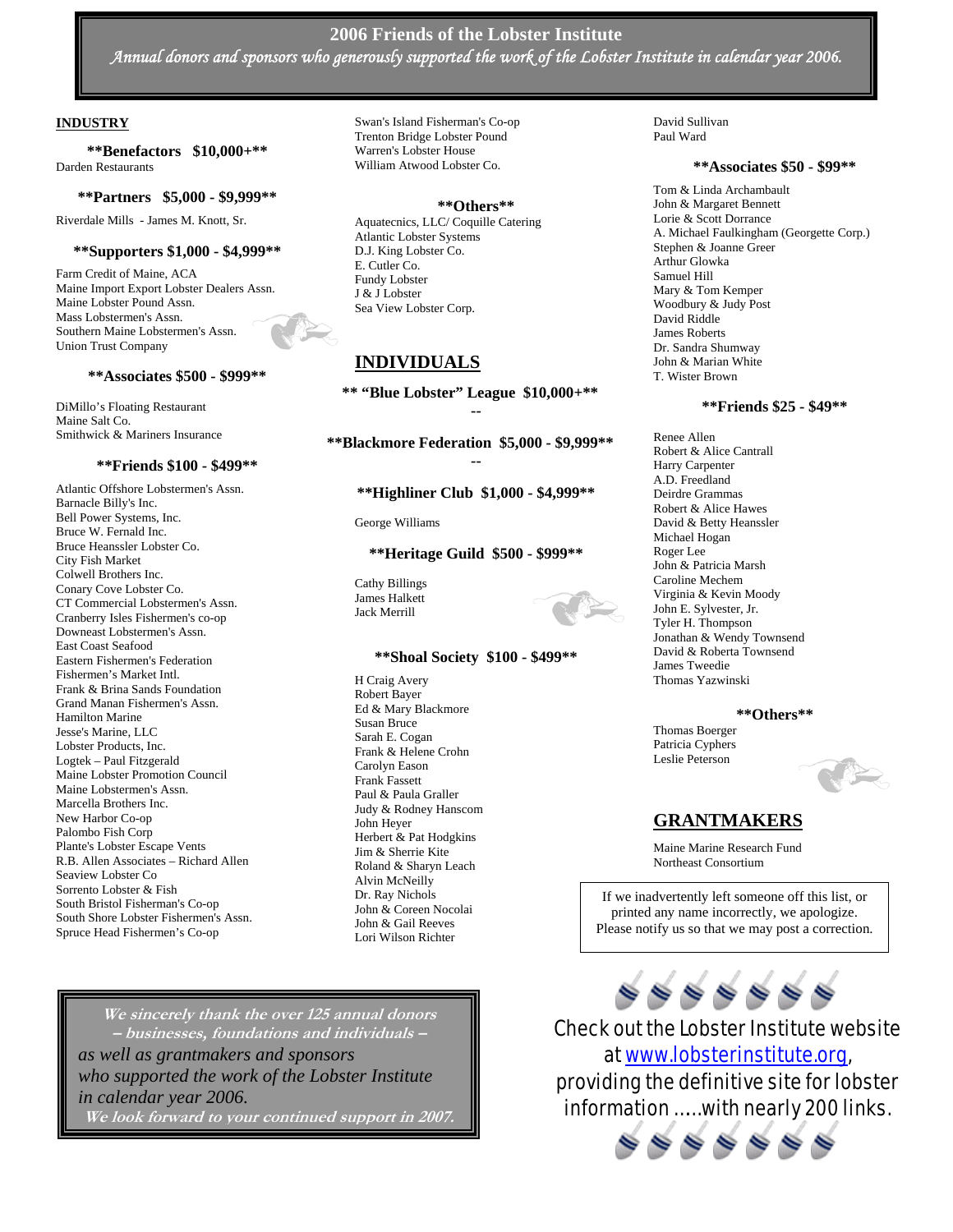the **ODSTO** 

**Contact us at 207-581-2751 if you would like to sponsor our "Research Report" and see your logo here!** 

# **Research Report**

*Readers may contact the Lobster Institute for more detailed information on any of these projects.*

- **AVC Lobster Science Centre Isolates Antimicrobial Peptides from Lobster Blood -- (derived from an article by Dr. Andrea Battison in the AVC Lobster Science Centre's TIDINGS, Vol, 2, Issue 1)** The Atlantic Veterinary College's Lobster Science Center in Prince Edward Island has begun to establish normal values for some parameters in lobster blood that may be useful as health indicators. This information can be used by researchers in their studies of how lobsters respond to diseases, and any associated treatments for disease. Lobster antibiotics (called antimicrobial peptides) have been isolated from lobster blood. These peptides help lobsters fight off infections. According to the AVC, "increasing our understanding of these peptides helps us understand "how" the lobster fights infections either in the wild or in long-term holdings." (*View the full article & issue of TIDINGS at [www.LobsterScience.ca/Articles/Tidings/Tidings200701.h](http://www.lobsterscience.ca/Articles/Tidings/Tidings200701/htm) [tm](http://www.lobsterscience.ca/Articles/Tidings/Tidings200701/htm).*)
- **Lobster Health Monitoring Project Initiated --**  The Lobster Institute, working jointly with the Maine Aquatic Animal Health Laboratory at the University of Maine, has begun a lobster health monitoring project (conducted by David Basti, DVM

and Deborah Bouchard). Newly caught lobsters from five different geographic locations in Maine are being sampled. The lobsters are being evaluated for vigor, shell hardness, sex, and any observable shell disease. Hemolymph was aseptically collected from sixty lobsters from each location, including any fresh mortalities. The hemolymph was then plated on TSA with 5%SRBC and 1.5%NaCl, and observed under 40X light microscopy for parasites. (a portion of the hemolymph is being retained and stored at -20°C). After incubation for 5 days at 16°C growth was evaluated. The most predominant colony type from each sample exhibiting growth was identified using standard biochemical testing and API systems, and recorded in a spreadsheet. Preliminary results from a first round of testing indicate: no parasites or shell disease observed, no *Aerococcus viridans* (causative agent of gaffkemia) isolated, and the overall bacterial isolation was low.*Photobacterium indicum* (the organism associated with weak lobster syndrome) was isolated in high numbers from 99% of mortalities tested. *Photobacterium indicum* was the predominant isolate present in all pounds in the 3 to 6 % prevalence range.A full summary of this project will appear in a future *Lobster Bulletin*. a

#### i Celebrating the Lobster Institute's 20<sup>th</sup> Anniversary **Research Highlights in the First Five Years: 1987-1991**



Conducted lobster band strength studies.





Began research on lobster shell disease.







Helped MLA determine the efficacy of Maine's v-notch.

### **1991**  Researched the survival of hatchery raised lobsters.